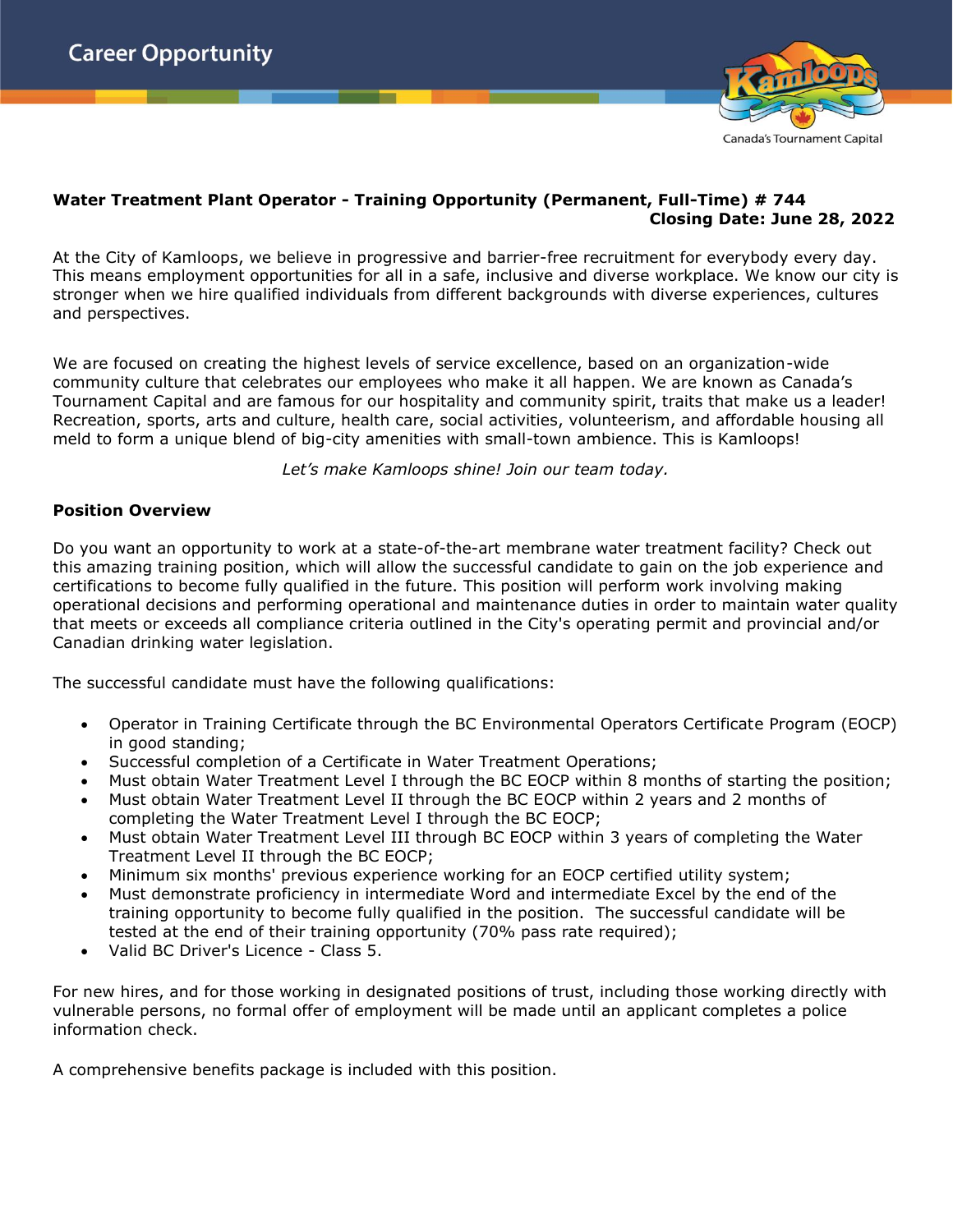

Effective November 1, 2021, the City of Kamloops implemented a Covid-19 Vaccination Policy that defines the conditions and expectations for employees regarding vaccination against COVID-19. The policy requires all employees hired after October 31, 2021, to be fully vaccinated, unless they can establish that they cannot be fully vaccinated for a valid reason related to a protected ground under the BC Human Rights Code. It is a term of acceptance of employment that you agree to comply with all vaccination requirements

that apply to the City of Kamloops.

For further information on the Water Treatment Plant Operator position, please see the attached job description for the fully qualified position and for further information on the details around the training opportunity please see the attached terms and conditions.

### **Awarding of Training Opportunity:**

To be successful for this training opportunity, applicants must meet the above requirements. Applicants are able to participate in a maximum of three training opportunities within the Department.

#### **On-the-Job Experience and Training:**

The successful candidate for this opportunity will be gaining experience towards becoming a fully qualified Water Treatment Plant Operator. The exact length of the training opportunity may vary based on the previous experience of the successful candidate and the length of the position but will be a maximum of six years.

#### **Pay Rate:**

The successful applicant for this training opportunity will receive the pay rate of Pay Grade 11 (outside), \$33.50 per hour to start. After successful completion of the EOCP Water Treatment Level II, the candidate will receive the pay rate of Pay Grade 12 (outside), \$35.13. After successful completion of the Training Opportunity and achievement of EOCP Water Treatment Level III, the incumbent will move to a Pay Grade 13 (outside) as a fully qualified Water Treatment Plant Operator.

#### **Time Commitment to the Position:**

The successful candidate will be required to remain in the Water Treatment Plant Operator position for a minimum of the amount of time it took the candidate to become fully qualified.

#### **Probationary Period:**

The probationary period for this position will be a maximum of 18 months or the completion of the training opportunity.

#### **Hourly Rate**

\$33.50

#### **Hours & Days of Work**

Non-normal shifts, rotational shifts required.

# **Hours per Week**

Various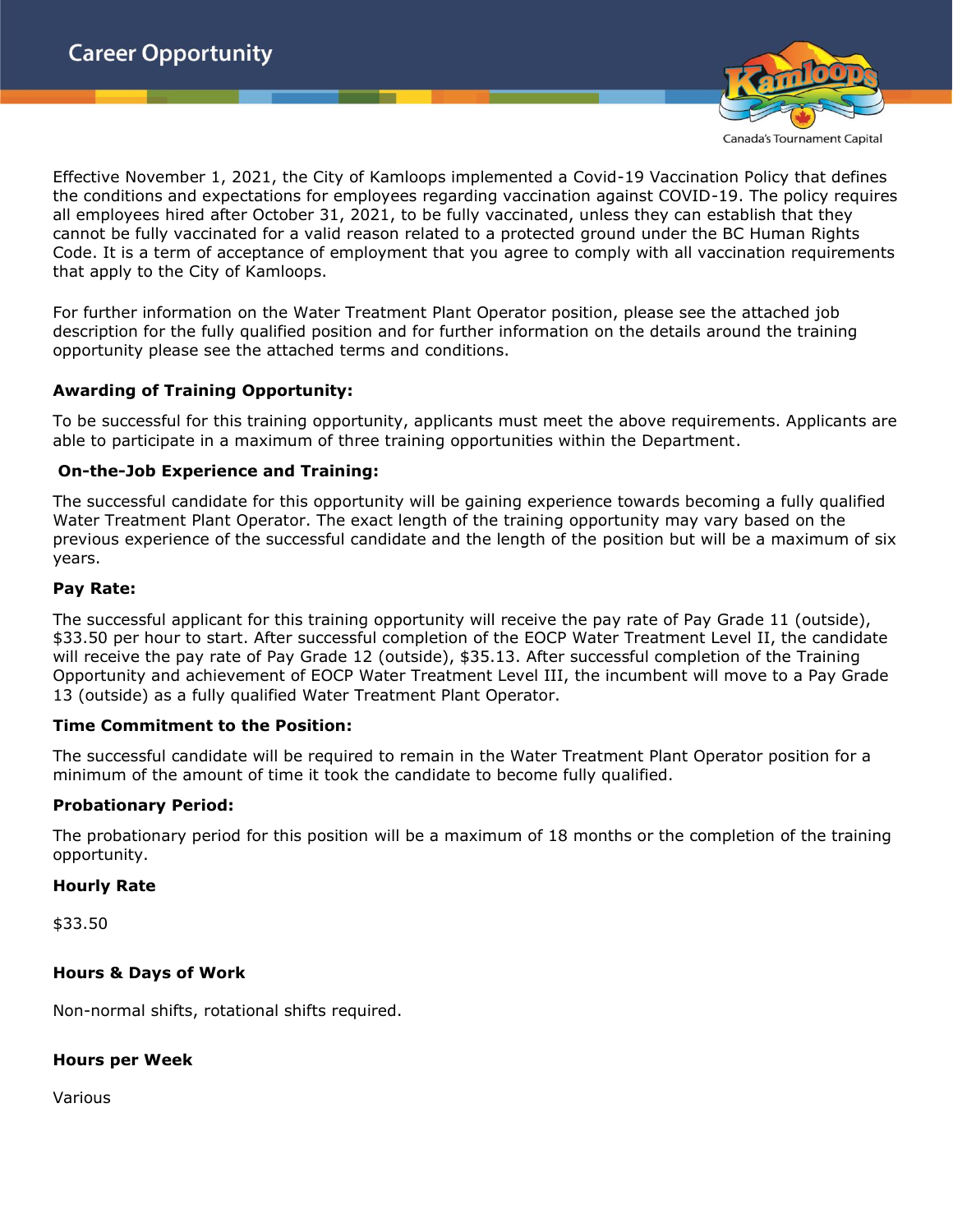

Please note if you need assistance or have individual needs or requirements throughout the application process, contact the Human Resources Department by telephone, email hr@kamloops.ca or in person at 105 Seymour Street so we can better support you.

External job postings are open to everyone. We are an equal opportunity employer and thank all applicants for their interest. Please be sure to review the application requirements of each job you apply for. Only those selected to participate in the recruitment process will be contacted.

Applications are accepted online at kamloops.ca/careers.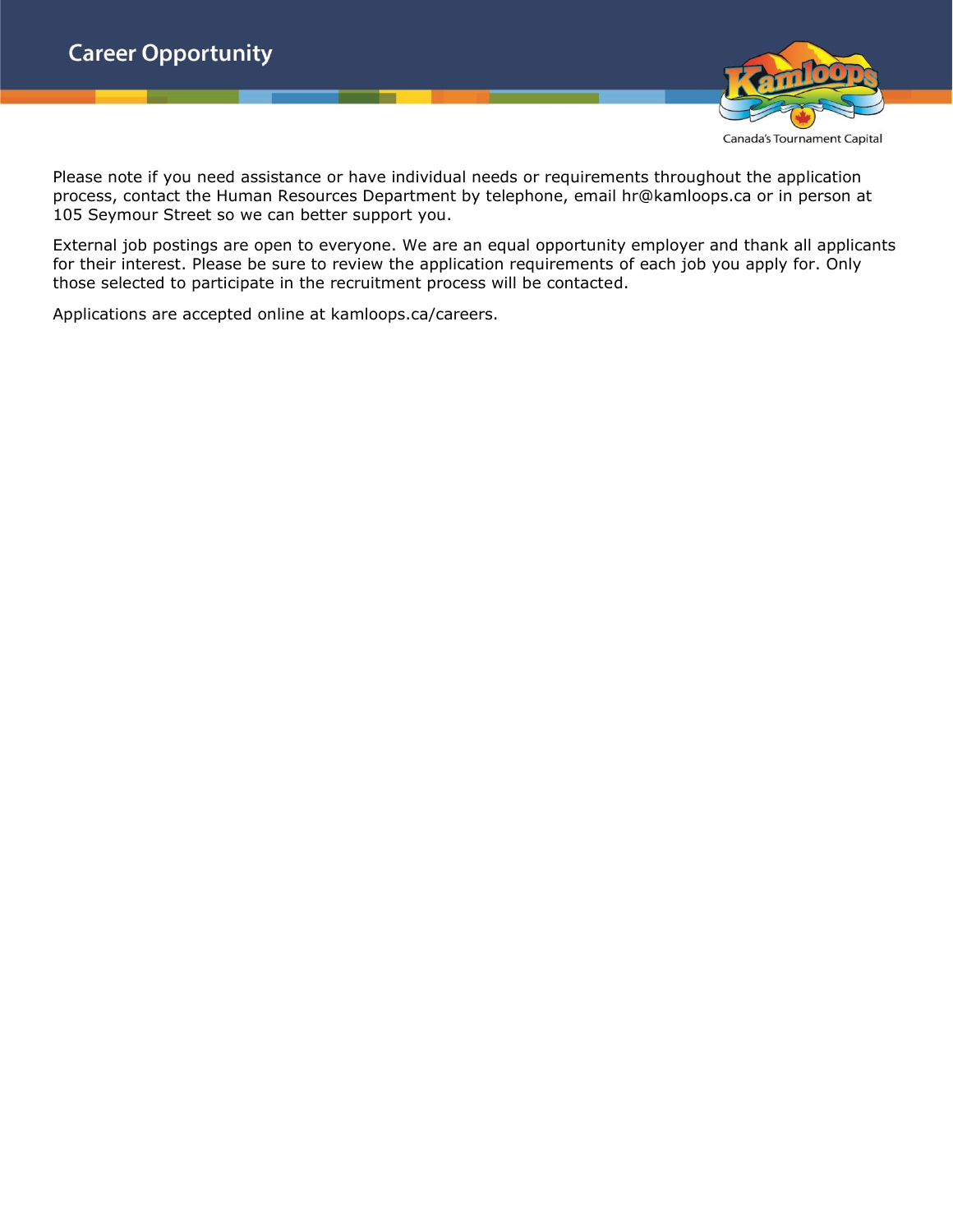

## **Training Opportunity Terms & Conditions**

The City of Kamloops encourages career development and professional growth for its employees. Training postings (including training opportunities and "in-training" postings) allow staff the prospect of moving into an area of the City operations that they may not otherwise have the experience or qualifications to bid into.

To support this, the parties have adopted the following terms and conditions for training postings. To illustrate your acceptance of the terms and conditions, please initial each item and date and sign at the bottom.

## **1. MANAGEMENT/EMPLOYEE RESPONSIBILITIES**

The City recognizes that there is a joint responsibility for the development and success of the trainee. It is management's obligation to regularly monitor and assess the trainee's work to ensure that he/she is completing the requirements of the training. It is the employee's obligation to meet the commitments of the training posting, attend any training or educational sessions required and to participate in applicable duties at the workplace.

#### **2. TRAINING TERMS**

Training terms may vary in length, based on the amount of experience that the successful qualified applicant brings to the position.

## **3. ACCESS TO TRAINING**

Employees will be allowed to access a maximum of two of the training types (training opportunity and/or in-training) during their employment with the City. The third training type, apprenticeship, will have a maximum of one opportunity.

Where the situation exists for an employee to pursue multiple opportunities related to a particular career path within a Division, consideration will be given on a case by case by the Employer to waive the access restrictions.

#### **4. EMPLOYEE COMMITMENTS**

- a) Employees must commit to the training term stated on the posting.
- b) After completion of the training term, employees must remain in the position for the commitment term stated on the posting.

*OUR CORPORATE MISSION IS . . . to provide the best possible services to our citizens that reflect the will of Council and provide a balance of benefits to the community.*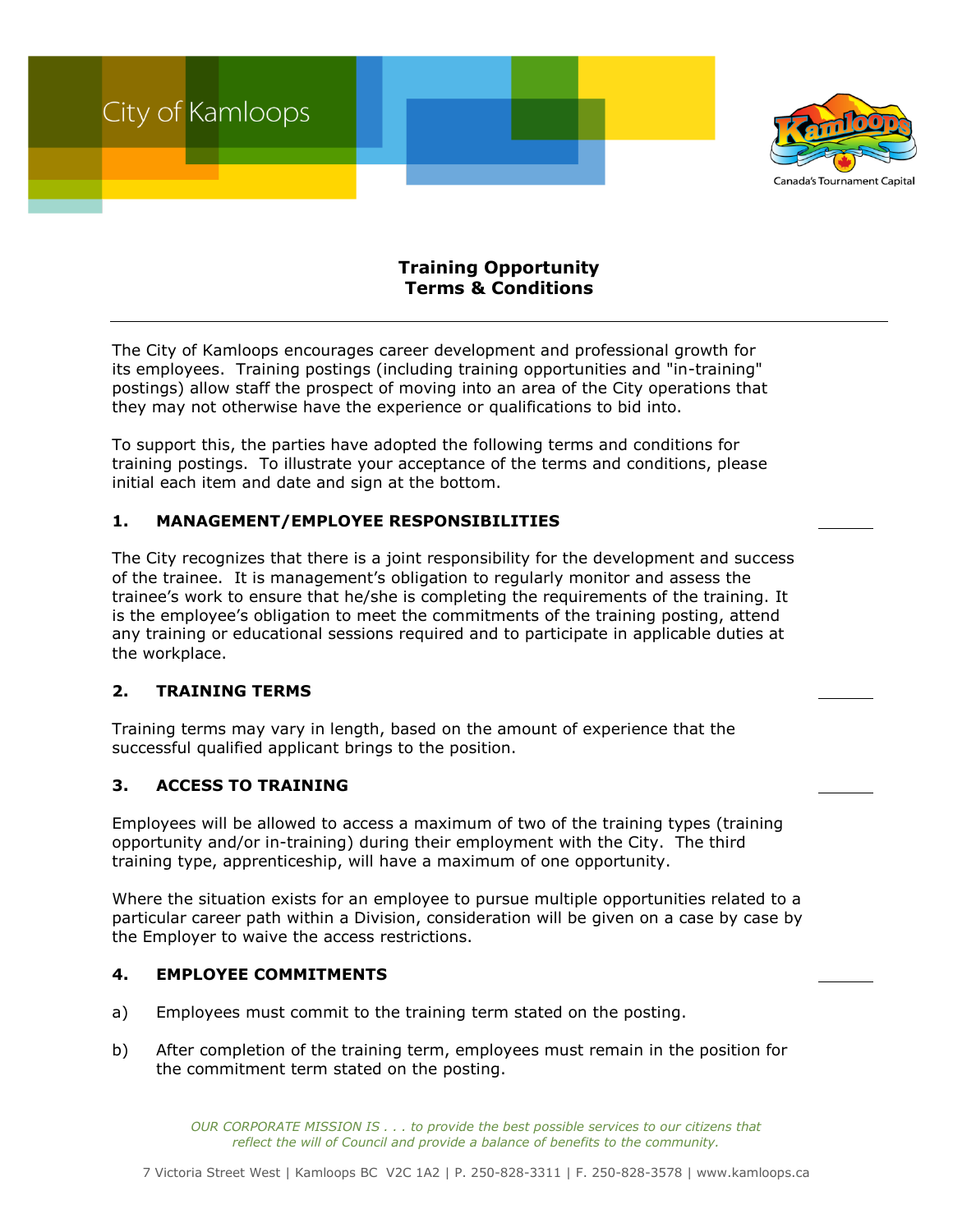- Page 2
- c) For a period of one year after completing the training term, employees (unless they are otherwise employed full time outside of the classification), must accept any vacant shifts that should arise in the classification they have been trained in if that shift remains vacant after a posting or bid meeting process.

Any employee who does not fulfill the commitments of a training posting through his/her own actions will not be allowed access to any other training types in the future.

## **5. SENIORITY FOR TRAINEES**

New employees hired for a training position will not obtain seniority during the training term. If confirmed in the position, seniority will be calculated as per the Collective Agreement and given to the employee at that time.

## **6. LAYOFF AND RECALL FOR TRAINEES**

The trainee will be laid off before junior, fully qualified incumbents in the classification. The trainee will be recalled last after junior, fully qualified incumbents in the classification.

## **7. TRAINEE PROBATIONARY PERIODS**

The probationary period for externally hired employees will be equivalent to the training term. As per Article 10(d), the employment of these employees may be terminated at any time during the probation period at the absolute discretion of the employer, provided however, that such discretion is not used in an arbitrary, perverse, or capricious manner.

Employees with seniority who do not fulfill the commitments of a training posting or who are deemed unsuccessful after passing probation will forfeit the right to return to his/her former position but will be allowed to use his/her seniority for one year to bid on another position.

The Union has agreed to consider requests for longer probationary periods based on the length of the training term and/or a trainee's progress.

# **8. OVERTIME CALL OUT**

In the event of an overtime call out, fully qualified staff will be called first. Trainees may be considered at management's discretion.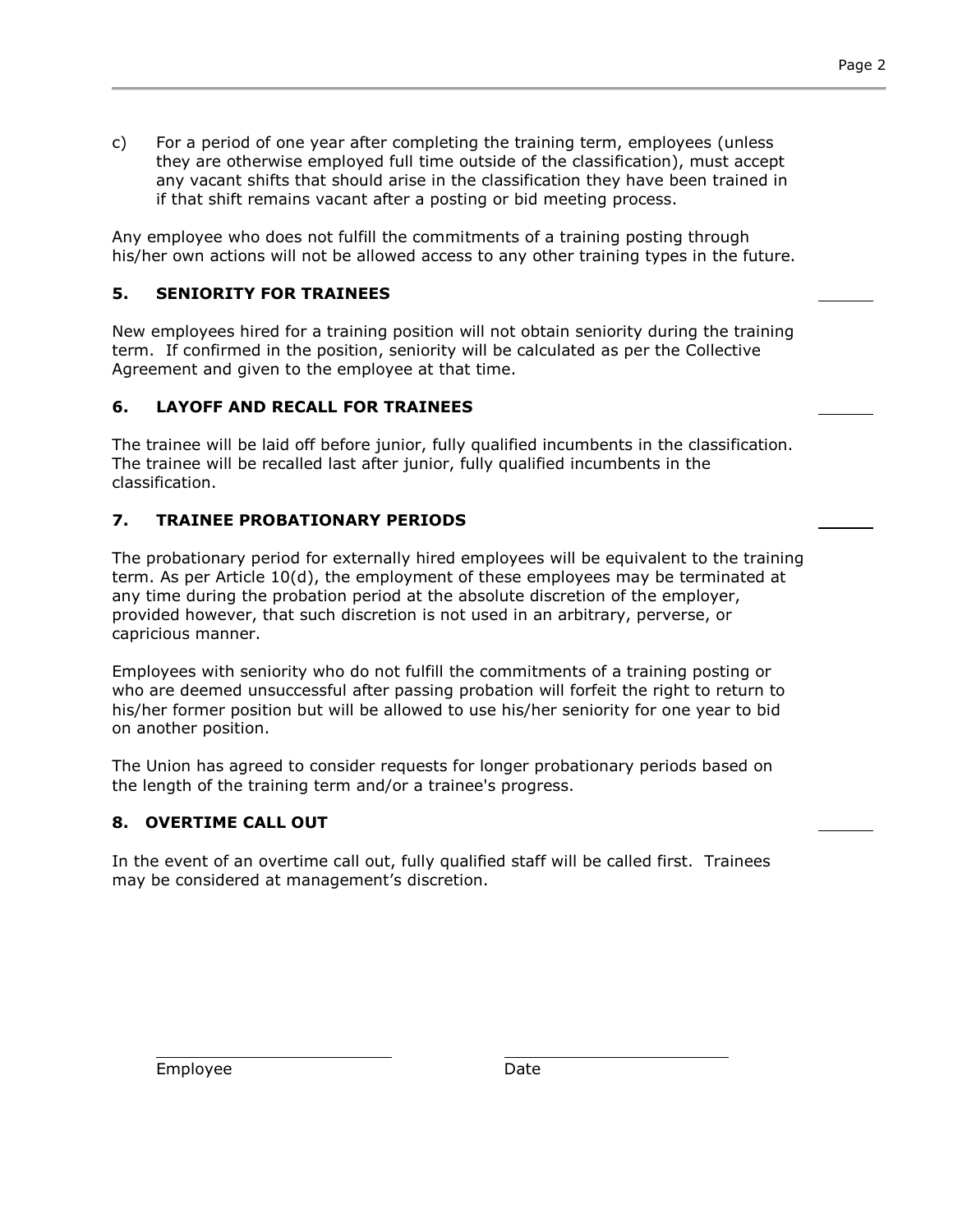### CITY OF KAMLOOPS

JOB TITLE: Water Treatment Plant Operator

PAY GRADE: 13

### NATURE AND SCOPE OF WORK

Performs highly skilled operational and maintenance work of a complex nature under the supervision of the Chief Operator - Treatment Plant or Utility Services Supervisor - Treatment. Work involves making operational decisions and performing operational and maintenance duties in order to maintain water quality that meets or exceeds all compliance criteria outlined in the City's operating permit and provincial and/or Canadian drinking water legislation. The position is responsible and accountable for the safe and efficient operation of the City's water treatment system and for ensuring the production and delivery of safe, potable drinking water. The incumbent requires the ability to make major process decisions and exercise considerable independence of judgment. The job involves continuous exposure to plant noise and to chemicals used in water treatment. The incumbent is responsible for providing direction to staff and assisting in the training of new staff. Courtesy, tact, and diplomacy must be used when dealing with both internal and external contacts and while conducting plant tours for the general public.

#### ILLUSTRATIVE EXAMPLES OF WORK

- 1. Monitors the water treatment process through supervisory control and data acquisition (SCADA system) through the observation of gauges, meters, and control panels to establish accurate system demand requirements.
- 2. Makes adjustments in plant production rates according to the system demands while maintaining control of flow, chemical feed rates, processing of water, residuals, and finished water quality.
- 3. Visually inspects plant and equipment to ensure they are properly functioning.
- 4. Troubleshoots complex operational configurations or possible process failures and, in the event of a failure, undertakes the appropriate remedial action.
- 5. Compiles data, prepares reports, and completes logs detailing plant operation, ensuring accurate completion of operational, maintenance, lab, and other records necessary to ensure all plant requirements are met.
- 6. Assists with arranging and coordinating facility shutdowns, start-ups, and process changes.
- 7. Maintains and controls an inventory of components, parts, and chemicals relating to the wastewater treatment and disposal operations.
- 8. Performs and assists others in routine and preventative maintenance tasks as assigned and ensures facility cleanliness and proper lockout procedures are followed.
- 9. Conducts daily laboratory analysis, maintains lab inventory, and performs numerous complex calculations.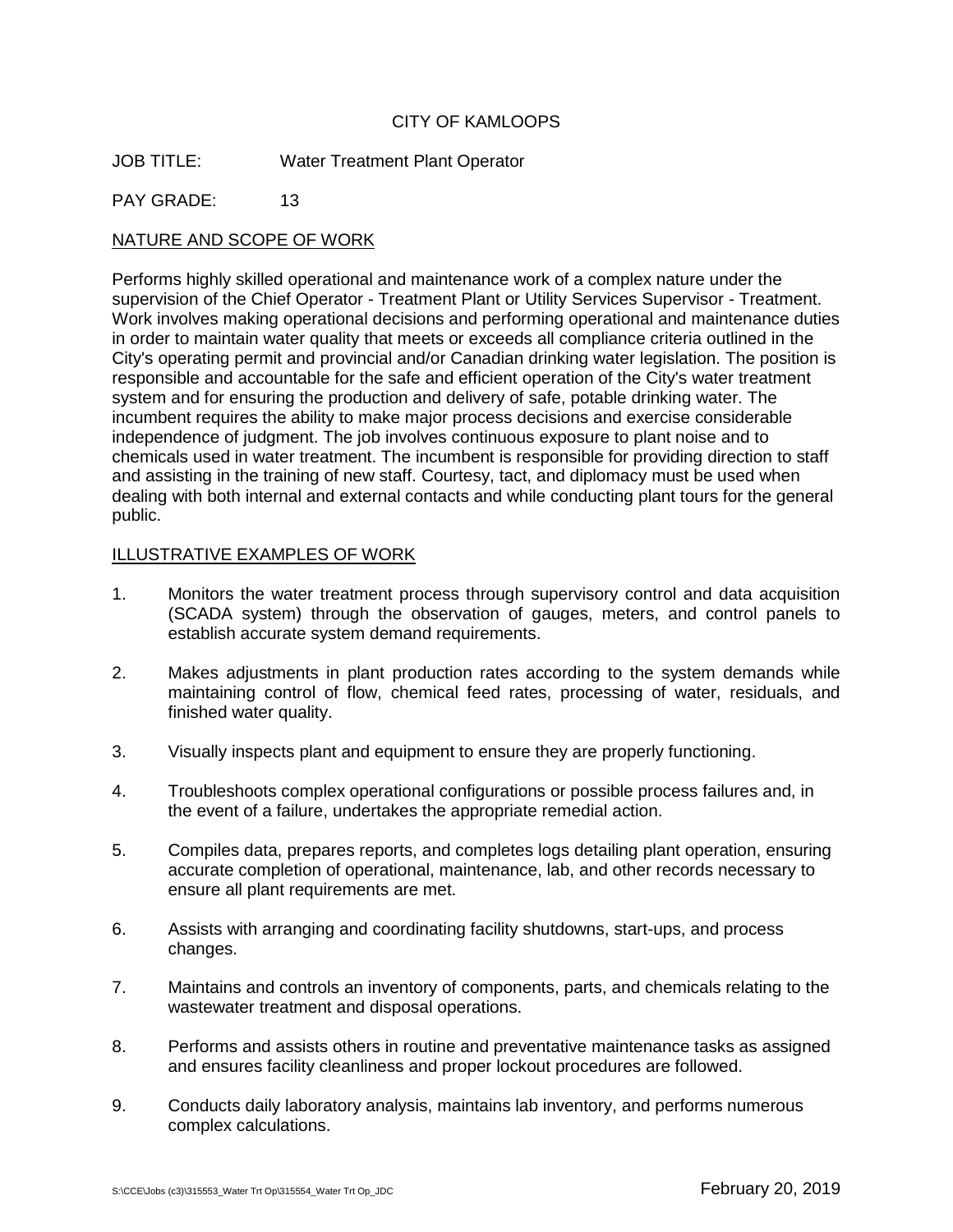- 11. Initiates staff call-outs when work is required outside of regular working hours or when staff are required to provide coverage.
- 12. Submits maintenance management system requests and gives daily direction to maintenance staff when required, and ensures that outside contractors follow plant specific safe work practices.
- 13. Assists in the training of new operators and other staff.
- 14. Ensures that administrative and maintenance personnel are kept informed through verbal and written communication regarding the plant's operational and mechanical status.
- 15. Participates in safety programs and training, and ensures that safe work practices and occupational health and safety guidelines are adhered to by staff and visitors.
- 16. Provides plant tours to a variety of groups for educational purposes.
- 17. Makes recommendations on technical matters to union supervisors and management to optimize treatment efficiency to meet all water quality and regulatory standards.
- 18. Performs related duties as required or assigned.

## REQUIRED SKILLS, ABILITIES, AND KNOWLEDGE

- 1. Demonstrated knowledge in methods, practices, and procedures related to water treatment operation and associated regulatory requirements.
- 2. Knowledgeable and proficient in laboratory testing equipment and testing techniques.
- 3. Thorough knowledge of SCADA systems and human-machine interfaces (HMIs).
- 4. Excellent knowledge of computer spreadsheet software (Microsoft Excel), and secondary knowledge of word processing applications.
- 5. Thorough knowledge of principles of biology, chemistry, and hydrology that relate to water treatment.
- 6. Working knowledge of the safe operation and maintenance of all plant equipment, and tools.
- 7. Thorough knowledge of applicable safety regulations, standards, policies, and procedures.
- 8. Knowledge of BC drinking water legislation, operating permits, and City policies.
- 9. Ability to establish and maintain effective working relationships with others.
- 10. Ability to express ideas clearly and effectively both orally and in writing and execute both oral and written instructions.